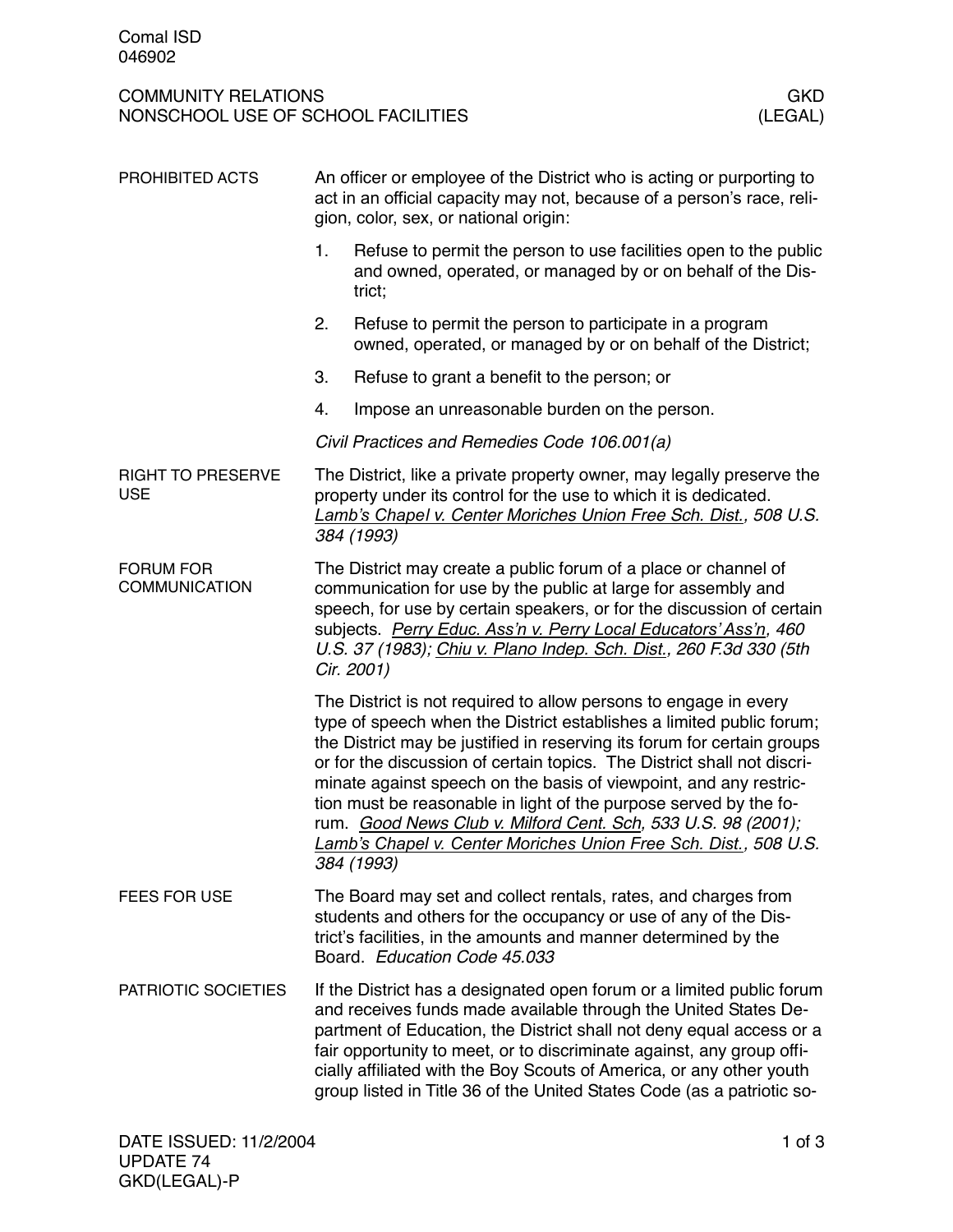GKD(LEGAL)-P

# COMMUNITY RELATIONS<br>
NONSCHOOL USE OF SCHOOL FACILITIES<br>
(LEGAL) NONSCHOOL USE OF SCHOOL FACILITIES

|                                            | ciety), that wishes to conduct a meeting within that designated<br>open forum or limited public forum, including denying such access<br>or opportunity or discriminating for reasons based on the member-<br>ship or leadership criteria or oath of allegiance to God and country<br>of the Boy Scouts of America or of the youth group listed as a pa-<br>triotic society.                                                                                                                                                        |  |
|--------------------------------------------|------------------------------------------------------------------------------------------------------------------------------------------------------------------------------------------------------------------------------------------------------------------------------------------------------------------------------------------------------------------------------------------------------------------------------------------------------------------------------------------------------------------------------------|--|
|                                            | The United States secretary of education may issue and secure<br>compliance with rules or orders with respect to a district that rece-<br>ives federal funds and that denies equal access, or a fair opportu-<br>nity to meet, or discriminates, as described above. If a district<br>does not comply with the rules or orders, no funds made available<br>through the Department of Education shall be provided to that dis-<br>trict.                                                                                            |  |
| YOUTH GROUP                                | "Youth group" means any group or organization intended to serve<br>young people under the age of 21.                                                                                                                                                                                                                                                                                                                                                                                                                               |  |
| <b>LIMITED PUBLIC</b><br><b>FORUM</b>      | For purposes of this policy regarding PATRIOTIC SOCIETIES, an<br>elementary school or secondary school has a limited public forum<br>whenever the school grants an offering to, or opportunity for, one or<br>more outside youth or community groups to meet on school pre-<br>mises or in school facilities before or after the hours during which<br>attendance at the school is compulsory.                                                                                                                                     |  |
| <b>SPONSORSHIP</b>                         | Nothing in this policy shall be construed to require the District to<br>sponsor any group officially affiliated with the Boy Scouts of Ameri-<br>ca, or any youth group listed as a patriotic society.                                                                                                                                                                                                                                                                                                                             |  |
|                                            | Boy Scouts of America Equal Access Act, 20 U.S.C. 7905                                                                                                                                                                                                                                                                                                                                                                                                                                                                             |  |
| <b>FACILITIES AS</b><br>POLLING PLACES     | The District shall make its buildings available for use as polling<br>places in any election that covers territory in which the buildings<br>are located. If more than one authority requests the use of the<br>buildings for the same day and simultaneous use is impractical, the<br>District shall determine which authority may use the building. Elec-<br>tion Code $43.031(c)$                                                                                                                                               |  |
|                                            | No charge, including a charge for personnel, utilities, or other ex-<br>penses incurred before or after regular business hours, shall be<br>made for the use of a District building for a polling place if the day<br>of the election is a day on which the building is normally open. If<br>the day of an election is a day on which the building is not normally<br>open, a charge may be made only for the reimbursement of actual<br>expenses resulting from use of the building in the election. Elec-<br>tion Code 43.033(a) |  |
| POLITICAL PARTY<br><b>CONVENTIONS</b>      | The District shall not assess a charge for the use of a school build-<br>ing for a precinct, county, or senatorial district convention, except<br>for reimbursement for the actual charges resulting from use of the                                                                                                                                                                                                                                                                                                               |  |
| DATE ISSUED: 11/2/2004<br><b>UPDATE 74</b> | $2$ of $3$                                                                                                                                                                                                                                                                                                                                                                                                                                                                                                                         |  |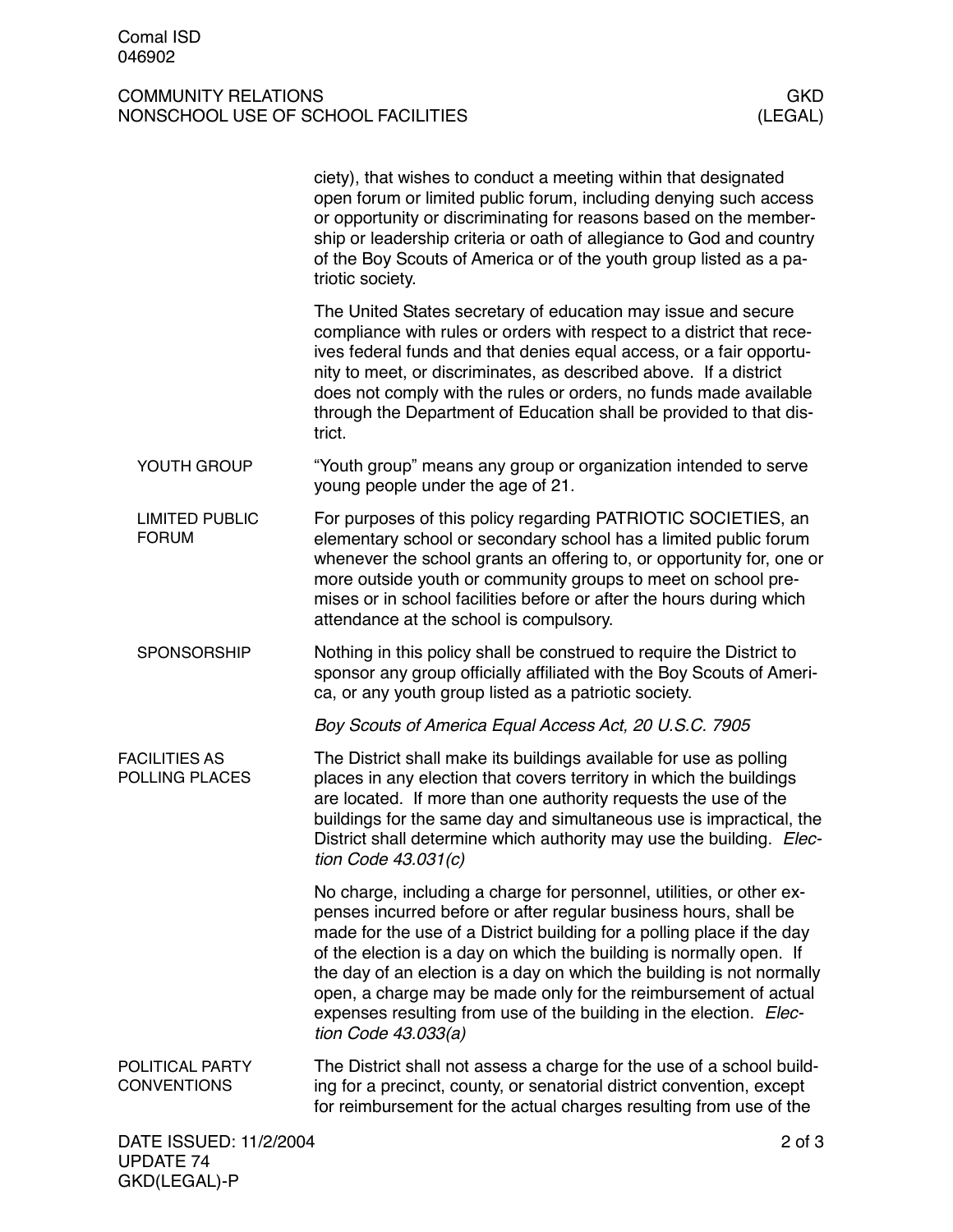building for the convention. The District shall provide an itemized statement of expenses to the reimbursing authority. *Election Code 174.0631*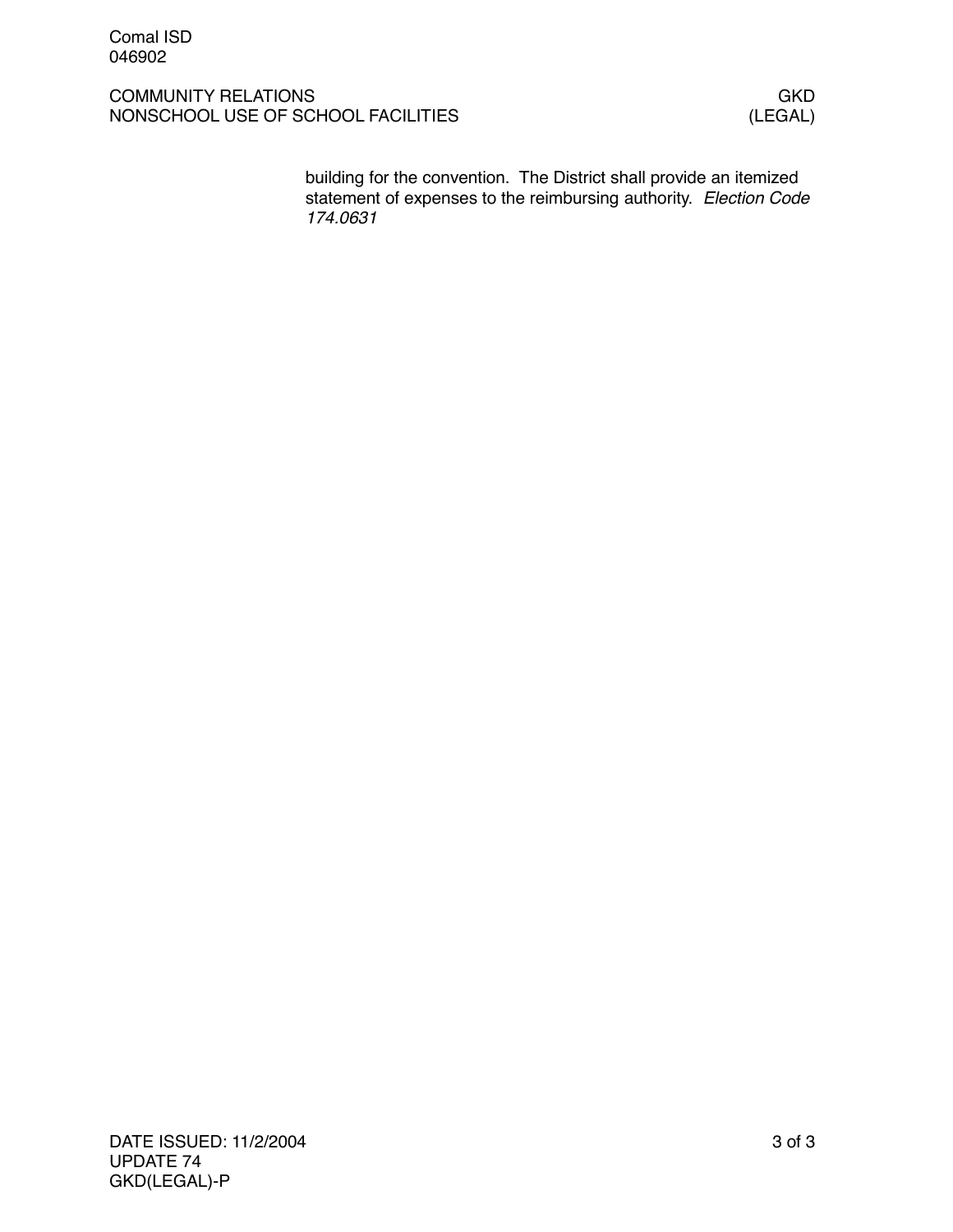| <b>SCOPE OF USE</b>               | The District shall permit nonschool use of designated District facili-<br>ties for educational, recreational, civic, or social activities when<br>these activities do not conflict with school use, limitations of staff,<br>or with this policy.<br>Approval shall not be granted for any purpose that would damage<br>school property or to any group that has damaged District property.<br>However, the Superintendent or designee may consider allowing<br>use by a group that remedies damage to District property that was<br>caused by the group. |                                                                                                                                                                                                                                                                                                                                                                          |  |  |
|-----------------------------------|-----------------------------------------------------------------------------------------------------------------------------------------------------------------------------------------------------------------------------------------------------------------------------------------------------------------------------------------------------------------------------------------------------------------------------------------------------------------------------------------------------------------------------------------------------------|--------------------------------------------------------------------------------------------------------------------------------------------------------------------------------------------------------------------------------------------------------------------------------------------------------------------------------------------------------------------------|--|--|
|                                   |                                                                                                                                                                                                                                                                                                                                                                                                                                                                                                                                                           |                                                                                                                                                                                                                                                                                                                                                                          |  |  |
|                                   | Note:                                                                                                                                                                                                                                                                                                                                                                                                                                                                                                                                                     | See the following policies for other information regarding<br>facilities use:                                                                                                                                                                                                                                                                                            |  |  |
|                                   |                                                                                                                                                                                                                                                                                                                                                                                                                                                                                                                                                           | Use by employee professional organizations: DGA                                                                                                                                                                                                                                                                                                                          |  |  |
|                                   |                                                                                                                                                                                                                                                                                                                                                                                                                                                                                                                                                           | Use of facilities for school-sponsored and school-<br>related activities: FM                                                                                                                                                                                                                                                                                             |  |  |
|                                   |                                                                                                                                                                                                                                                                                                                                                                                                                                                                                                                                                           | Use by noncurriculum-related student groups:<br><b>FNAB</b>                                                                                                                                                                                                                                                                                                              |  |  |
|                                   |                                                                                                                                                                                                                                                                                                                                                                                                                                                                                                                                                           | Use by District-affiliated school-support organiza-<br>tions: GE                                                                                                                                                                                                                                                                                                         |  |  |
| NONPROFIT FUND-<br><b>RAISING</b> |                                                                                                                                                                                                                                                                                                                                                                                                                                                                                                                                                           | The District shall permit nonprofit organizations to conduct fund-<br>raising events on District property when these activities do not con-<br>flict with school use or with this policy.                                                                                                                                                                                |  |  |
| FOR-PROFIT USE                    | tions, or with this policy.                                                                                                                                                                                                                                                                                                                                                                                                                                                                                                                               | The District shall not permit individuals or for-profit organizations to<br>use its facilities for financial gain; however, the District shall permit<br>school-related, private student instruction, public performances,<br>recitals, or presentations so long as no admission fee is charged,<br>when these activities do not conflict with school use, staff limita- |  |  |
| <b>EXCEPTION</b>                  | Any exceptions to this policy must be presented and approved by<br>the Superintendent or designee.                                                                                                                                                                                                                                                                                                                                                                                                                                                        |                                                                                                                                                                                                                                                                                                                                                                          |  |  |
|                                   | Any lease agreement in effect prior to the adoption of this policy<br>shall be exempt from this provision regarding for-profit use of Dis-<br>trict facilities.                                                                                                                                                                                                                                                                                                                                                                                           |                                                                                                                                                                                                                                                                                                                                                                          |  |  |
| <b>SCHEDULING</b>                 | Requests for nonschool use of District facilities shall be considered<br>on a first-come, first-served basis.                                                                                                                                                                                                                                                                                                                                                                                                                                             |                                                                                                                                                                                                                                                                                                                                                                          |  |  |
|                                   | Academic and extracurricular activities sponsored by the District<br>shall always have priority when any use is scheduled. [See FM]<br>The Superintendent or designee shall have authority to cancel a<br>scheduled nonschool use if an unexpected conflict arises with a                                                                                                                                                                                                                                                                                 |                                                                                                                                                                                                                                                                                                                                                                          |  |  |
| DATE ISSUED: 8/19/2014            |                                                                                                                                                                                                                                                                                                                                                                                                                                                                                                                                                           | 1 of $4$                                                                                                                                                                                                                                                                                                                                                                 |  |  |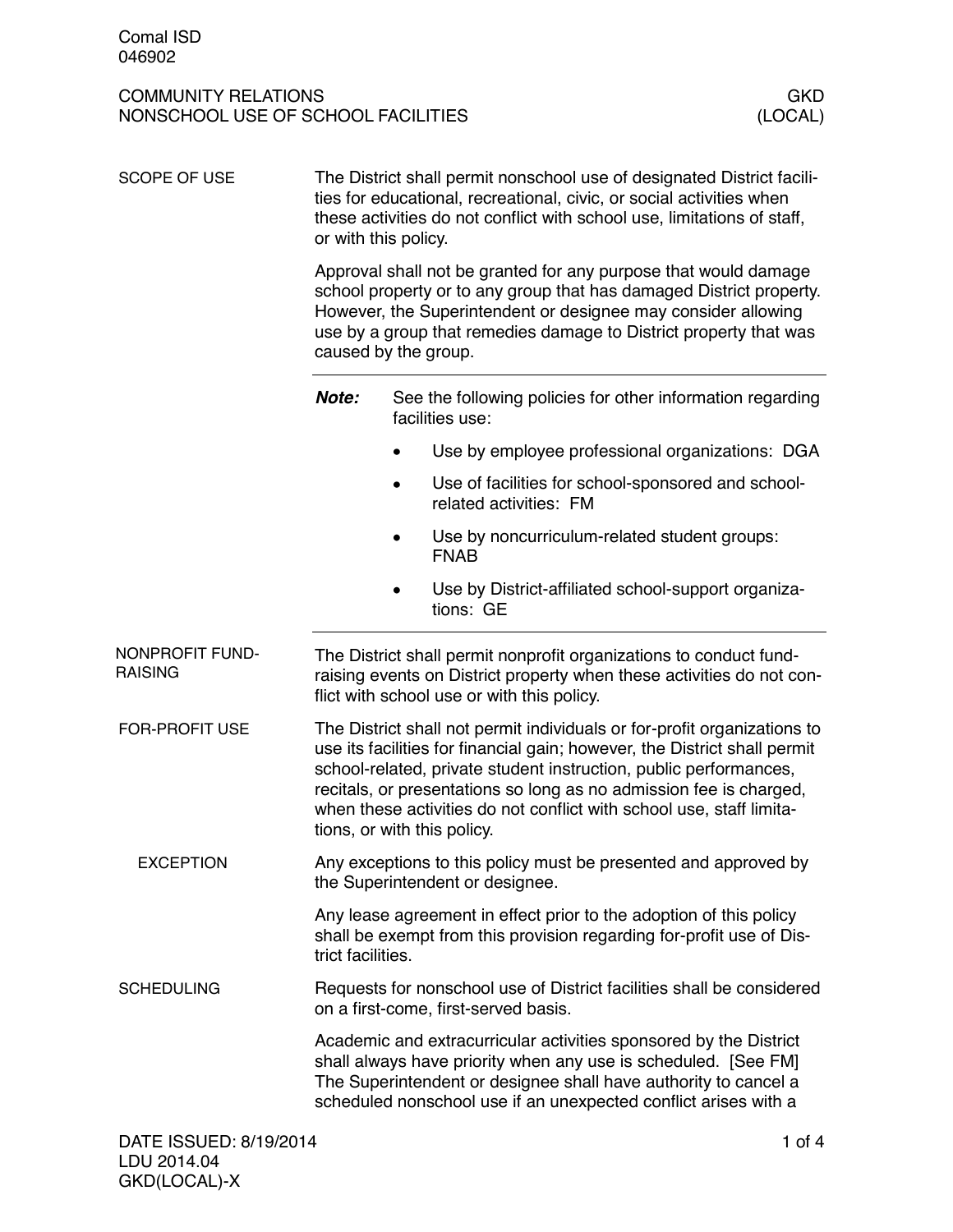|                                             |    | Districtwide activity. The principal shall have authority to cancel a<br>scheduled nonschool use of a campus if an unexpected conflict<br>arises with a campus activity.                                                                                                                                                            |  |  |
|---------------------------------------------|----|-------------------------------------------------------------------------------------------------------------------------------------------------------------------------------------------------------------------------------------------------------------------------------------------------------------------------------------|--|--|
|                                             |    | Priorities for scheduling the use of school facilities shall be as fol-<br>lows:                                                                                                                                                                                                                                                    |  |  |
|                                             | 1. | The regularly scheduled educational program, including in-<br>structional activities; meetings, practices, and performances<br>of school-sponsored groups; and staff meetings related to of-<br>ficial school business.                                                                                                             |  |  |
|                                             | 2. | Meetings and other activities of school-support groups orga-<br>nized for the sole purpose of supporting the schools or<br>school-sponsored activities [see GE].                                                                                                                                                                    |  |  |
|                                             | 3. | Meetings and other activities of groups made up primarily of<br>school-aged children.                                                                                                                                                                                                                                               |  |  |
|                                             | 4. | Meetings of employee organizations [see DGA].                                                                                                                                                                                                                                                                                       |  |  |
|                                             | 5. | Meetings and activities of other groups on a first-come, first-<br>served basis.                                                                                                                                                                                                                                                    |  |  |
| <b>APPROVAL OF USE</b>                      |    | The Superintendent or designee is authorized to approve use of<br>any District facility. Campus-level requests shall initially be ap-<br>proved by the campus principal. Final approval and the assign-<br>ment of the appropriate fee shall be the responsibility of the Super-<br>intendent or designee.                          |  |  |
| <b>USE OF ATHLETIC</b><br><b>FACILITIES</b> |    | All requests for the use of gated athletic fields, including the foot-<br>ball, baseball, and softball fields, and concession areas shall first<br>be approved by the campus athletic coordinator, then the campus<br>principal, with final approval by the Superintendent or designee.                                             |  |  |
| <b>EXCEPTION</b>                            |    | Unless otherwise posted, no approval shall be required for non-<br>school-related use of the District's unlocked, outdoor recreational<br>facilities, such as tennis courts, playgrounds, and adequate public<br>parking to the same, when the facilities are not in use by the Dis-<br>trict or for a scheduled nonschool purpose. |  |  |
|                                             |    | However, large groups and teams wishing to use unlocked facilities<br>must submit a request to the Superintendent or designee and re-<br>ceive prior approval before using any unlocked facility. Access to<br>these facilities shall be denied for violation of the law or abuse of<br>District property.                          |  |  |
| <b>FACILITIES NOT</b>                       |    | The following facilities shall not be available for nonschool use:                                                                                                                                                                                                                                                                  |  |  |
| <b>AVAILABLE</b>                            | 1. | Campus offices;                                                                                                                                                                                                                                                                                                                     |  |  |
|                                             | 2. | Classrooms, AV rooms, and libraries; and                                                                                                                                                                                                                                                                                            |  |  |
|                                             |    |                                                                                                                                                                                                                                                                                                                                     |  |  |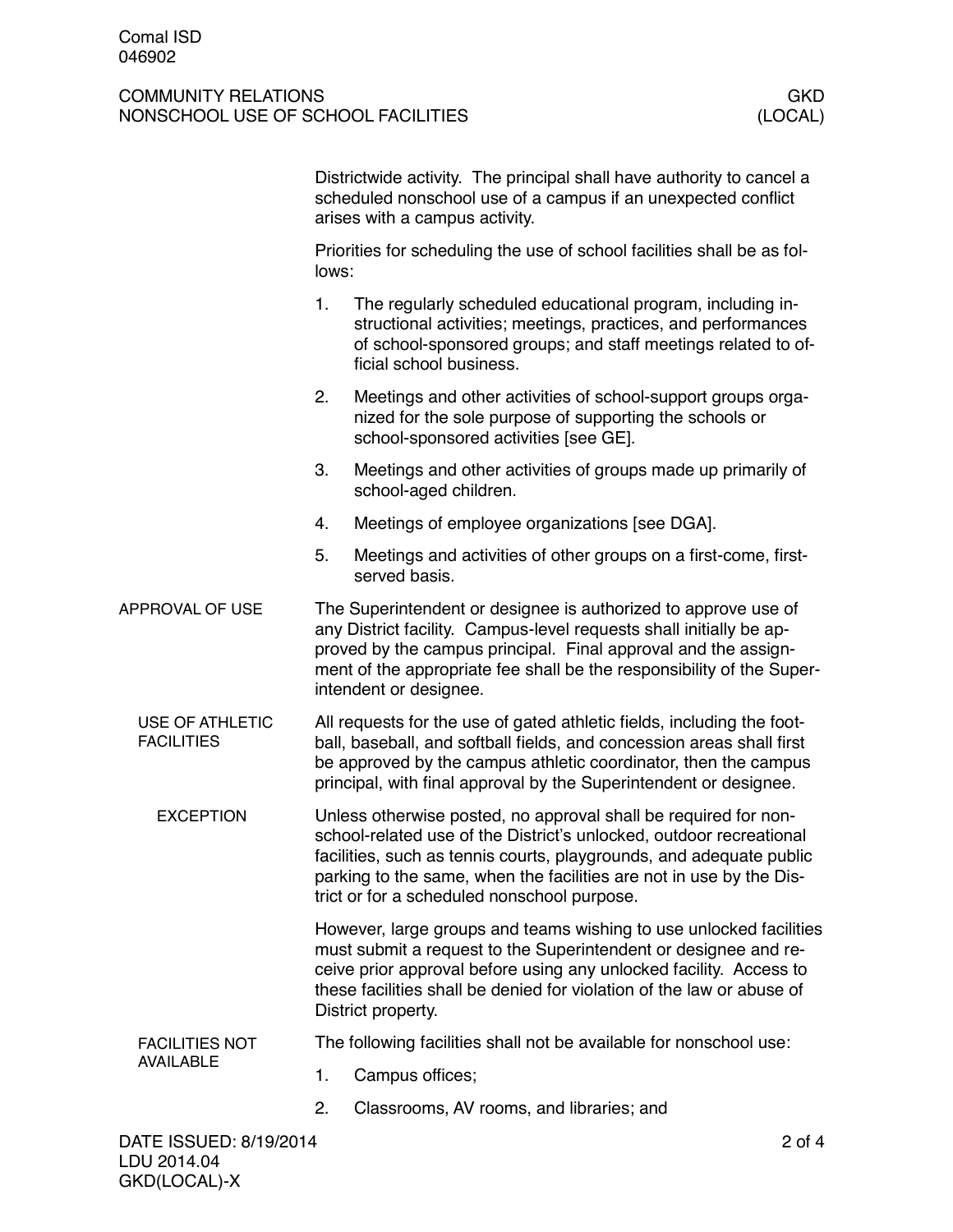3. Kitchen facilities. In case of emergencies or disasters, the Superintendent may authorize the use of school facilities by civil defense, health, or emergency service authorities. The District may permit long-term use of facilities for nonschool purposes to any group or organization that is located within the boundaries of the District. Any group or organization that is not located within the boundaries of the District but provides a service to the District may be allowed long-term use of school facilities for nonschool purposes. The District shall permit long-term use by any eligible group or organization for nonschool purposes for no longer than 12 months from the date the rental agreement is signed. An eligible group or organization, which has received approval of plans and building permits from the municipality in which the facility will be built and can demonstrate that construction is in progress, may apply for a six-month extension after this 12-month period. A group may apply for no more than three six-month extensions. Any organization or individual approved for a nonschool use of District facilities shall be required to complete a written agreement indicating receipt and understanding of this policy and any applicable administrative regulations, and acknowledging that the District is not liable for any personal injury or damages to personal property related to the nonschool use. Organizations or individuals requesting use of District facilities shall release the District from liability for personal injury and/or damages to personal property related to nonschool use. All groups using school facilities shall be responsible for the cost of damages incurred during their use. All individuals or groups using school facilities must provide a certificate of insurance with the District being the co-insured party. The policy shall be for a minimum of \$1 million in liability insurance and must contain an endorsement stating that the insurance company will not terminate the policy or change any coverage prior to the policy expiration date without notifying the District by registered mail at least 30 days prior to such termination. The District shall maintain, in the Superintendent's office, a schedule of fees for all of its facilities. The schedule of fees shall be subject to Board review. Nonschool users shall be charged a fee to cover the cost of operating, as well as any applicable personnel costs for supervision in-EMERGENCY USE LONG-TERM USE USE AGREEMENT RELEASE OF LIABILITY **INSURANCE** REQUIRED SCHEDULE OF FEES